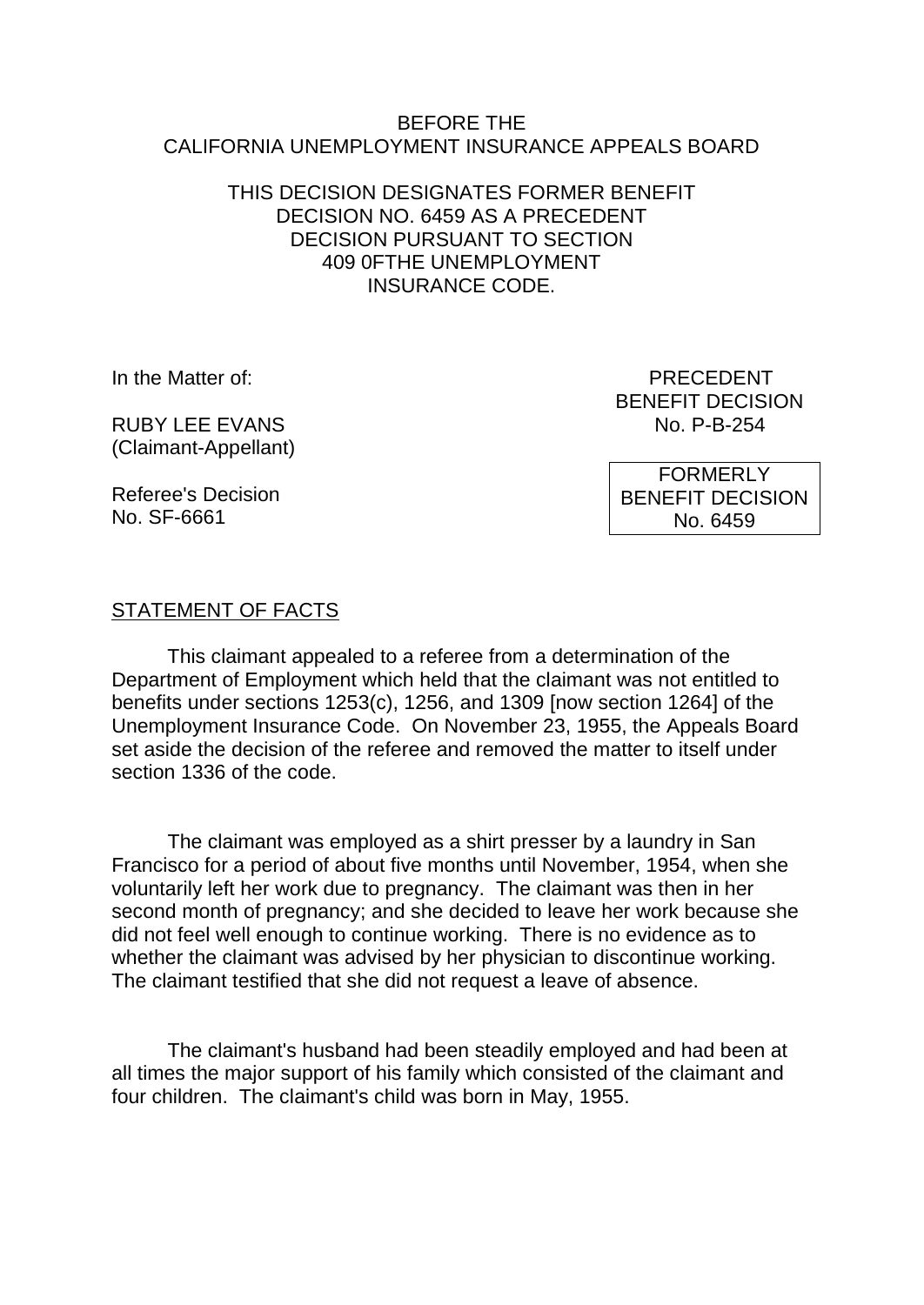Effective July 10, 1955, the claimant filed a claim for unemployment insurance benefits and established a benefit year. Although the claimant was a member of the Laundry Workers' Union, she had permitted her membership to lapse by failing to pay her dues. It does not appear that she requested a withdrawal card from the union. Laundry jobs in San Francisco were entirely controlled by the union. The claimant at no time contacted the union with respect to employment. On July 27, 1955, the department telephoned the claimant regarding a job possibility. Because of illness, the claimant did not report in response thereto until July 29, 1955. On or about August 19, 1955, the claimant secured employment as a result of a referral by the department.

The issues to be decided herein are as follows:

1. Was the claimant disqualified under section 1256 of the code?

2. Was the claimant ineligible under section 1309 of the code [now section 1264 of the code]?

3. Was the claimant ineligible under section 1253(c) of the code?

# REASONS FOR DECISION

Since the claimant did not attempt to show that her health required her to leave her employment, we must hold that the claimant voluntarily left her employment without good cause (code section 1256; Benefit Decisions Nos. 5069 and 5686).

Since the claimant left her work because of her pregnancy, she did so for "marital or domestic duties" (code section 1309 [now section 1264 of the code]; Benefit Decision No. 6109). Because the claimant's husband was the major support of the family at the time the claimant left her work and at the time she filed her claim for unemployment insurance benefits, the claimant was ineligible for such benefits because of the provisions of code section 1309 [now section 1264 of the code] (Benefit Decision No. 6325).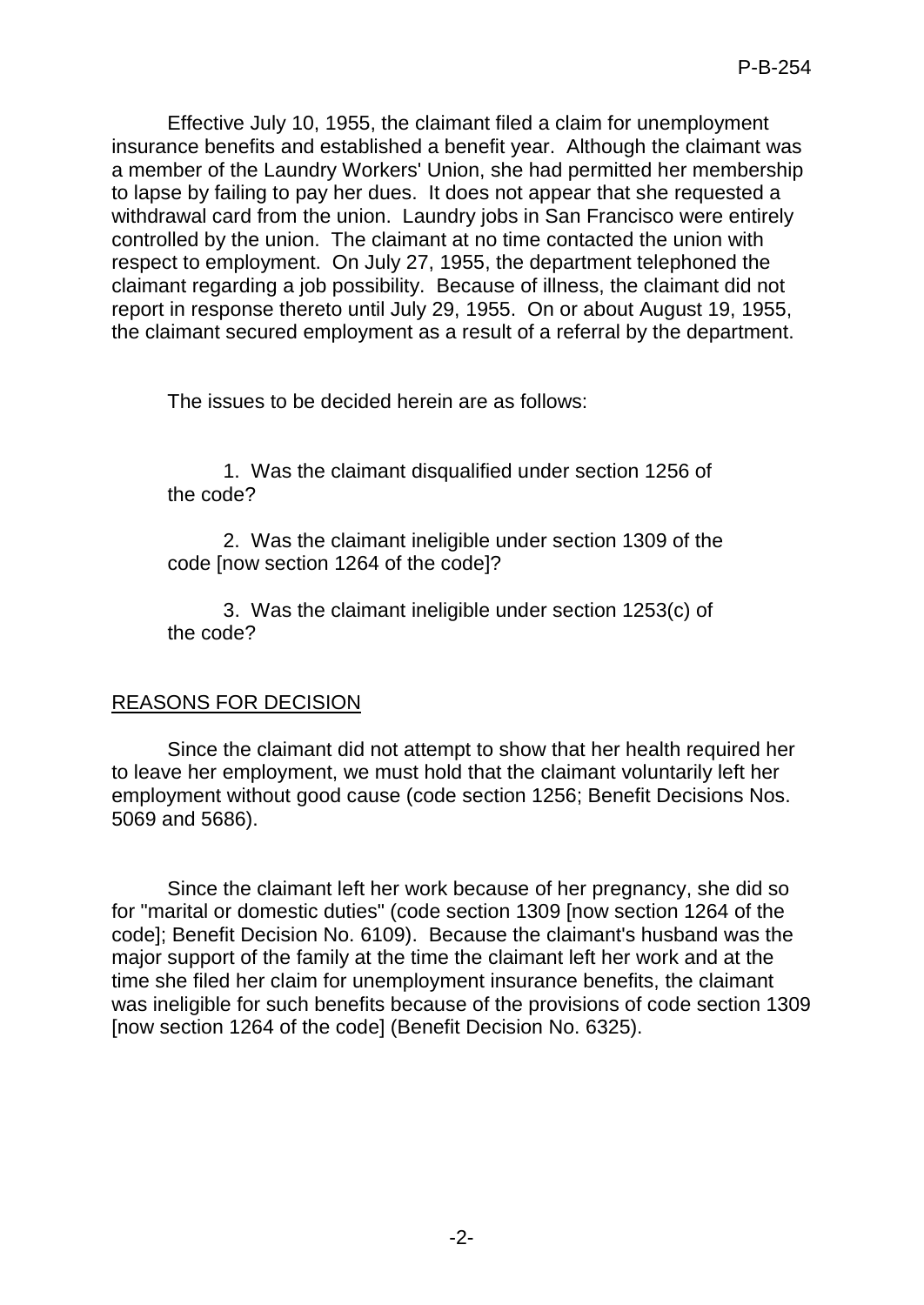From the evidence before us, we find that the claimant's employment field was entirely subject to union control. We have previously held that, where work in a particular field is primarily subject to union control, a claimant must be registered for work with the union and must strictly comply with the dispatching requirements thereof (Benefit Decisions Nos. 4488, 4935, 4987). Since the claimant made no effort to establish herself with her union and since there is no other evidence that she had become genuinely attached to the labor market upon and following the filing of her claim for unemployment insurance benefits, we hold that she did not meet the eligibility requirements of section 1253(c) of the code.

### DECISION

The department's determination is affirmed. Claimant was properly disqualified for a period of five weeks under section 1256 of the code and was ineligible for benefits for an indefinite period under sections 1253(c) and 1309 of the code [now section 1264 of the code].

Sacramento, California, March 9, 1956.

### CALIFORNIA UNEMPLOYMENT INSURANCE APPEALS BOARD

MICHAEL B. KUNZ, Chairman

GLENN V. WALLS

ARNOLD L. MORSE